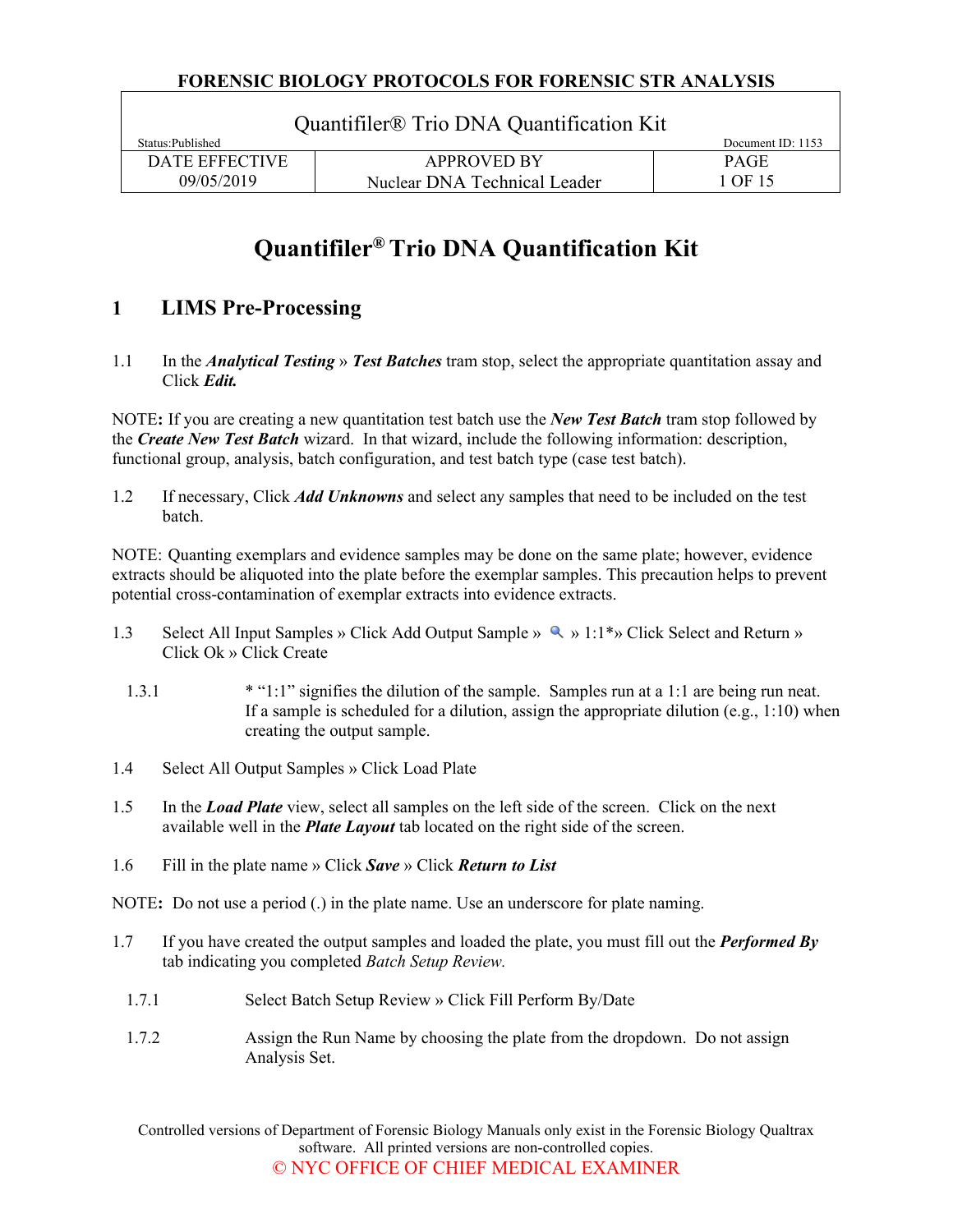$\Gamma$ 

|                  |                                                                                                                                                                                                       | Quantifiler <sup>®</sup> Trio DNA Quantification Kit                                                                                                                                                   |                           |  |
|------------------|-------------------------------------------------------------------------------------------------------------------------------------------------------------------------------------------------------|--------------------------------------------------------------------------------------------------------------------------------------------------------------------------------------------------------|---------------------------|--|
|                  | Status:Published<br><b>DATE EFFECTIVE</b>                                                                                                                                                             | <b>APPROVED BY</b>                                                                                                                                                                                     | Document ID: 1153<br>PAGE |  |
|                  | 09/05/2019                                                                                                                                                                                            | Nuclear DNA Technical Leader                                                                                                                                                                           | 2 OF 15                   |  |
|                  | 1.7.3                                                                                                                                                                                                 | Click Save » Click Return to List                                                                                                                                                                      |                           |  |
| 1.8              | Select the test batch » Click Ready                                                                                                                                                                   |                                                                                                                                                                                                        |                           |  |
| 1.9              |                                                                                                                                                                                                       | When ready to perform a run, if not already in the test batch, go to the <i>Analytical Testing</i> » Test<br><b>Batches</b> tram stop, select the appropriate quantitation assay and click <b>Edit</b> |                           |  |
|                  | 1.10                                                                                                                                                                                                  | In the Performed By tab, select Trio Run task » click Fill Perform By/Date » click Save                                                                                                                |                           |  |
|                  | 1.11<br>Using the data and time listed in the <b>Performed By</b> tab, update the Description in the <i>main test</i><br><b>batch</b> tab (located at the top of the page) with the following format: |                                                                                                                                                                                                        |                           |  |
|                  |                                                                                                                                                                                                       | $TU#Qdate.time(U# = instrument used)$<br>[e.g. TU4Q012115.0815]                                                                                                                                        |                           |  |
|                  | Click Save<br>1.12                                                                                                                                                                                    |                                                                                                                                                                                                        |                           |  |
|                  | 1.13<br>In the <i>Plate/Analysis Set</i> tab, Select the Pre-Loaded Plate » Click Load Plate                                                                                                          |                                                                                                                                                                                                        |                           |  |
|                  | 1.14<br>Update the <i>Plate Name</i> to reflect the name listed in the <i>Description</i> field of the main Test Batch<br>tab.                                                                        |                                                                                                                                                                                                        |                           |  |
|                  | 1.15                                                                                                                                                                                                  | Click Save » click Download to Instrument.                                                                                                                                                             |                           |  |
|                  | 1.16                                                                                                                                                                                                  | In the <i>Instrument</i> tab, record the 7500 used for the quantitation assay.                                                                                                                         |                           |  |
|                  | If you are the analyst performing the quantitation assay, generate a Test Batch Pick List Report to<br>1.17<br>help locate the samples needed in the laboratory.                                      |                                                                                                                                                                                                        |                           |  |
|                  | 1.17.1<br>Select the desired quantitation assay in the <i>Analytical Testing</i> » Test Batches tram<br>stop                                                                                          |                                                                                                                                                                                                        |                           |  |
|                  | 1.17.2                                                                                                                                                                                                | On the side bar, click Choose Report » Test Batch Pick List Report                                                                                                                                     |                           |  |
| $\boldsymbol{2}$ | <b>Assay Preparation</b>                                                                                                                                                                              |                                                                                                                                                                                                        |                           |  |
| 2.1              | Retrieve the following reagents:                                                                                                                                                                      |                                                                                                                                                                                                        |                           |  |
|                  |                                                                                                                                                                                                       | <b>Ouantifiler<sup>®</sup></b> THP PCR Reaction Mix                                                                                                                                                    |                           |  |

| <b>Ouantifiler<sup>®</sup> THP PCR Reaction Mix</b>       |
|-----------------------------------------------------------|
| <b>Ouantifiler<sup>®</sup></b> HP Primer Mix              |
| <b>Quantifiler® DNA Dilution Buffer</b>                   |
| Quantifiler <sup>®</sup> THP DNA Standard $(100ng/\mu L)$ |

2.2 Retrieve samples needed for quantitation from associated refrigerator and/or freezer.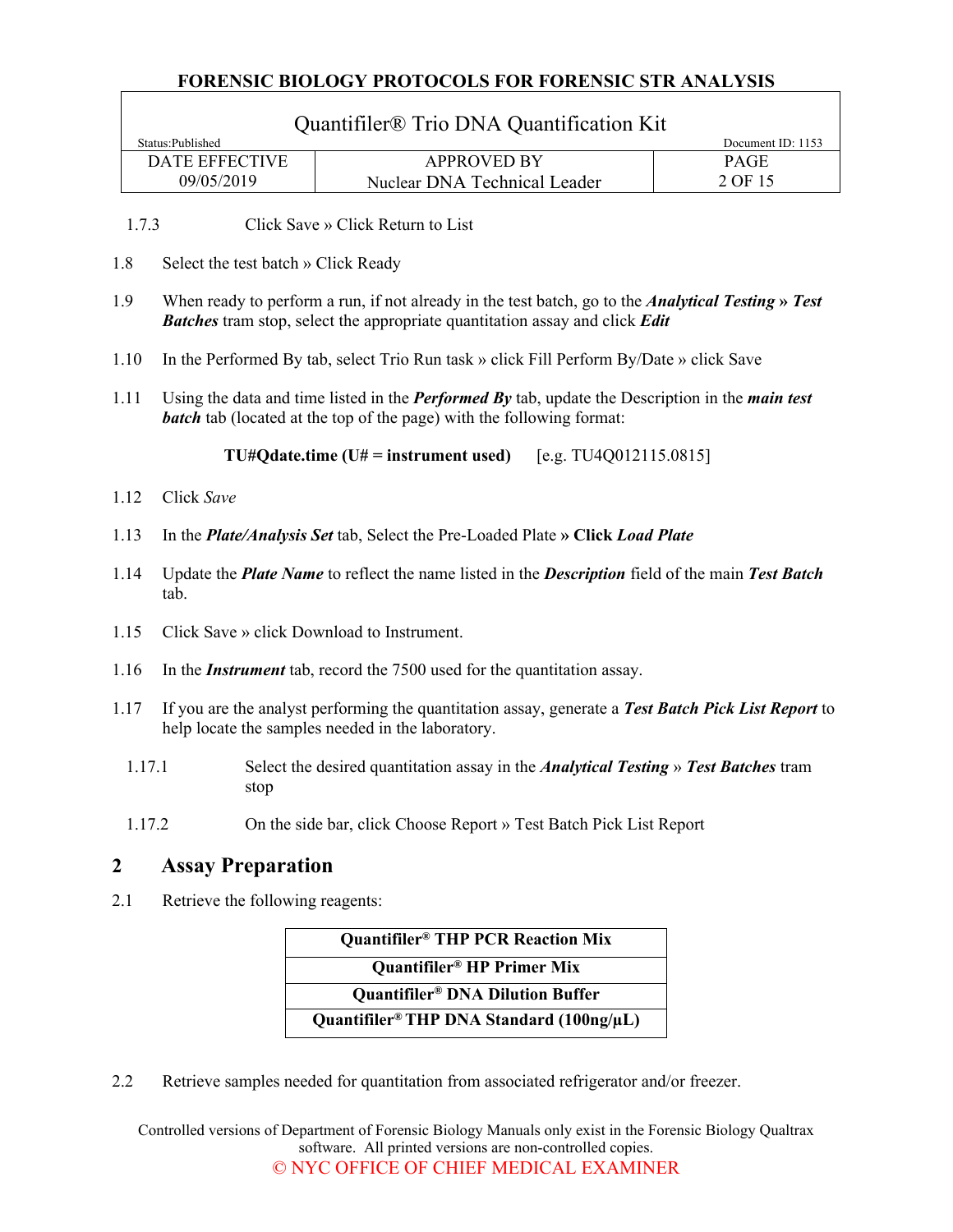| Quantifiler <sup>®</sup> Trio DNA Quantification Kit |                              |                   |  |
|------------------------------------------------------|------------------------------|-------------------|--|
| Status: Published                                    |                              | Document ID: 1153 |  |
| DATE EFFECTIVE                                       | <b>APPROVED BY</b>           | <b>PAGE</b>       |  |
| 09/05/2019                                           | Nuclear DNA Technical Leader | 3 OF 15           |  |

- 2.3 Record lot numbers in LIMS **»** Click *Save*
- 2.4 Calculate the master mix need for the assay in the *Reagents* tab: Select *Quantifiler® THP PCR Reaction Mix* and *Quantifiler® HP Primer Mix* » Click *Calculate Amount* » Click *Save*
- 2.5 Create the Standard Curve:
	- 2.5.1 **Briefly centrifuge** Quantifiler<sup>®</sup> THP DNA Standard (100ng/µL) for no more than 3 seconds at no greater than 3000rpm.
	- 2.5.2 Label tubes for the standard curve as follows. Include the date that the standard was made:

**100ng/uL [date], 50 ng/µL [date], 5 ng/µL [date], 0.5 ng/µL [date], 0.05 ng/µL [date], 0.005 ng/µL [date], and NTC [date]**

- 2.5.3 Add 10µL of Quantifiler<sup>®</sup> DNA Dilution Buffer to tubes 50 and NTC.
- 2.5.4 Add **90µL** of Quantifiler® DNA Dilution Buffer to tubes **5**, **0.5**, **0.05**, and **0.005**.
- 2.5.5 Standards may be stored in a refrigerator and used for up to **two (2) weeks**. If you are making a standard curve for 2 assays, record the following information on the rack containing the standard curve tubes:
	- Name
	- Date
	- Lot numbers of the Quantifiler Standard and Dilution Buffer (labels containing lot numbers may be printed from LIMS via the Reagent Tram stop)

NOTE**:** Each standard must be thoroughly mixed prior to the next step. Standards should be mixed by vortexing and briefly centrifuging for no more than 3 seconds at no greater than 3000rpm.

- 2.5.6 To make standards for one (1) assay:
	- Aliquot **16µL** from the Quantifiler® THP DNA Standard (100ng/µL) into the **100ng/µL** tube.
	- Add **10µL** from the **100ng/µL** tube to the **50ng/µL** tube, thoroughly mix contents.
	- Add **10µL** from the **50ng/µL** tube to the **5ng/µL** tube, thoroughly mix contents.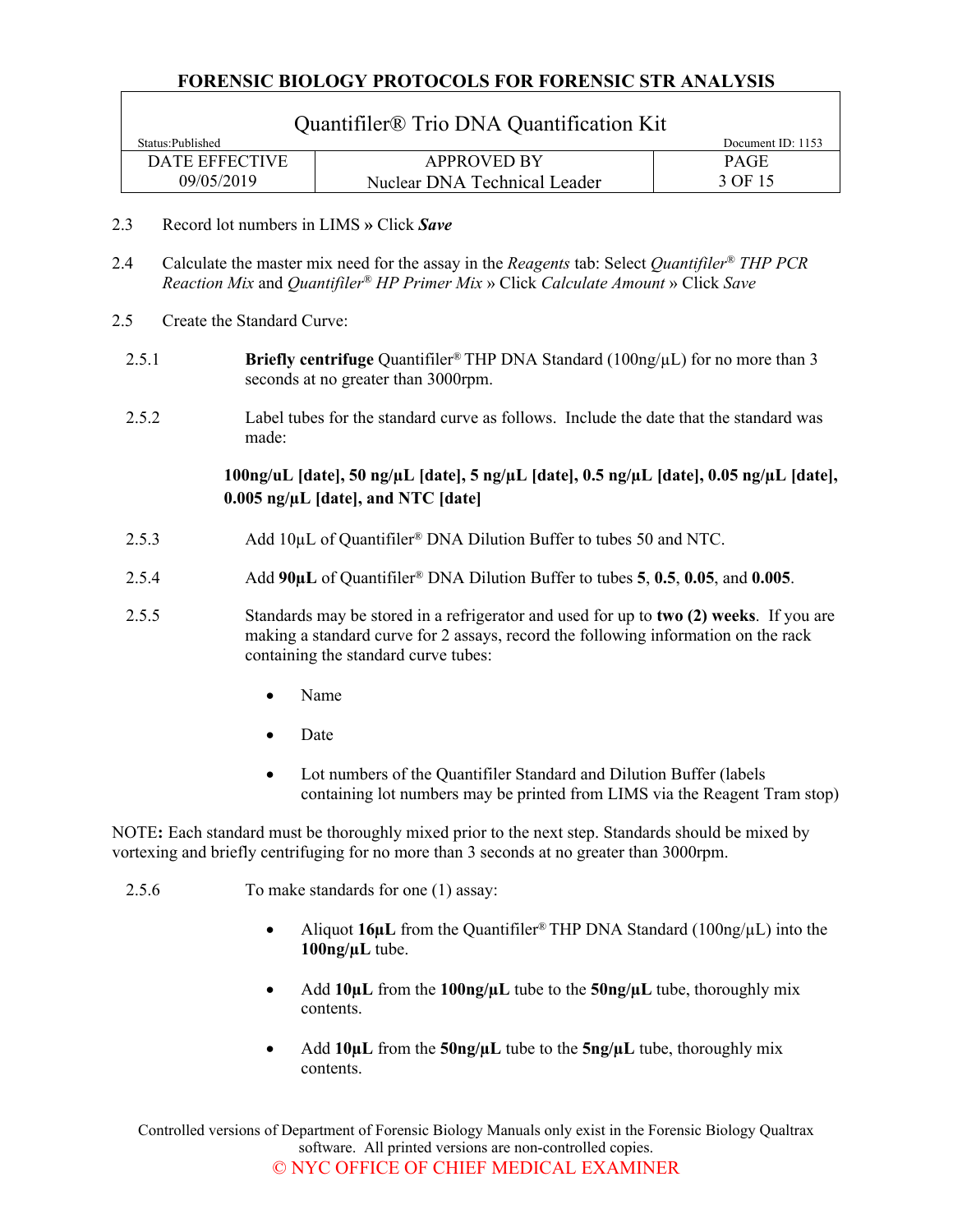|                  |                                                                                                               | Quantifiler <sup>®</sup> Trio DNA Quantification Kit                                                                                                                                               |                   |
|------------------|---------------------------------------------------------------------------------------------------------------|----------------------------------------------------------------------------------------------------------------------------------------------------------------------------------------------------|-------------------|
| Status:Published |                                                                                                               |                                                                                                                                                                                                    | Document ID: 1153 |
|                  | <b>DATE EFFECTIVE</b>                                                                                         | <b>APPROVED BY</b>                                                                                                                                                                                 | PAGE              |
|                  | 09/05/2019                                                                                                    | Nuclear DNA Technical Leader                                                                                                                                                                       | 4 OF 15           |
|                  |                                                                                                               | Add $10\mu L$ from the $5ng/\mu L$ tube to the $0.5ng/\mu L$ tube, thoroughly mix<br>contents.                                                                                                     |                   |
|                  | ٠                                                                                                             | Add $10\mu$ L from the $0.5\text{ng}/\mu$ L tube to the $0.05\text{ng}/\mu$ L tube, thoroughly mix<br>contents.                                                                                    |                   |
|                  |                                                                                                               | Add $10\mu$ L from the 0.05ng/ $\mu$ L tube to the 0.005ng/ $\mu$ L tube, thoroughly mix<br>contents.                                                                                              |                   |
| 2.5.7            |                                                                                                               | To make standards for two (2) assays:                                                                                                                                                              |                   |
|                  |                                                                                                               | Aliquot 20 $\mu$ L from the Quantifiler <sup>®</sup> THP DNA Standard (100ng/ $\mu$ L) into the<br>$100$ ng/ $\mu$ L tube.                                                                         |                   |
|                  | Add $10\mu$ L from the $100\text{ng}/\mu$ L tube to the $50\text{ng}/\mu$ L tube, thoroughly mix<br>contents. |                                                                                                                                                                                                    |                   |
|                  | ٠                                                                                                             | Add $10\mu L$ from the $50\text{ng}/\mu L$ tube to the $5\text{ng}/\mu L$ tube, thoroughly mix<br>contents.                                                                                        |                   |
|                  | Add $10\mu$ L from the $5ng/\mu$ L tube to the $0.5ng/\mu$ L tube, thoroughly mix<br>contents.                |                                                                                                                                                                                                    |                   |
|                  | ٠                                                                                                             | Add $10\mu$ L from the $0.5\text{ng}/\mu$ L tube to the $0.05\text{ng}/\mu$ L tube, thoroughly mix<br>contents.                                                                                    |                   |
|                  |                                                                                                               | Add $10\mu$ L from the 0.05ng/ $\mu$ L tube to the 0.005ng/ $\mu$ L tube, thoroughly mix<br>contents.                                                                                              |                   |
| 2.6              |                                                                                                               | Prepare dilutions of extracted samples if necessary. The Quantifiler® DNA Dilution Buffer should<br>be used to make the dilutions. Vortex and centrifuge samples prior to aliquoting for dilution. |                   |
| 2.7              | at no greater than 3000rpm.                                                                                   | Vortex all standards, extracted samples and NTC. Briefly centrifuge for no more than 3 seconds                                                                                                     |                   |
| 2.8              |                                                                                                               | Arrange samples in the order as they appear on the plate loading screen in LIMS in a vertical<br>fashion starting at A1 down to A8 continuing at B1.                                               |                   |
| 2.9              |                                                                                                               | Witness step: Confirm the sample names and order on the documentation by reading the tube-top                                                                                                      |                   |

- label and complete INPUT sample ID, also the tube top labels should be re-witnessed at the load plate screen. For Zygem samples in 0.2ml tubes, the witness will only need to confirm the tube label on the side of the tube.
- 2.9.1 Have witness fill out *Witness* tab in LIMS.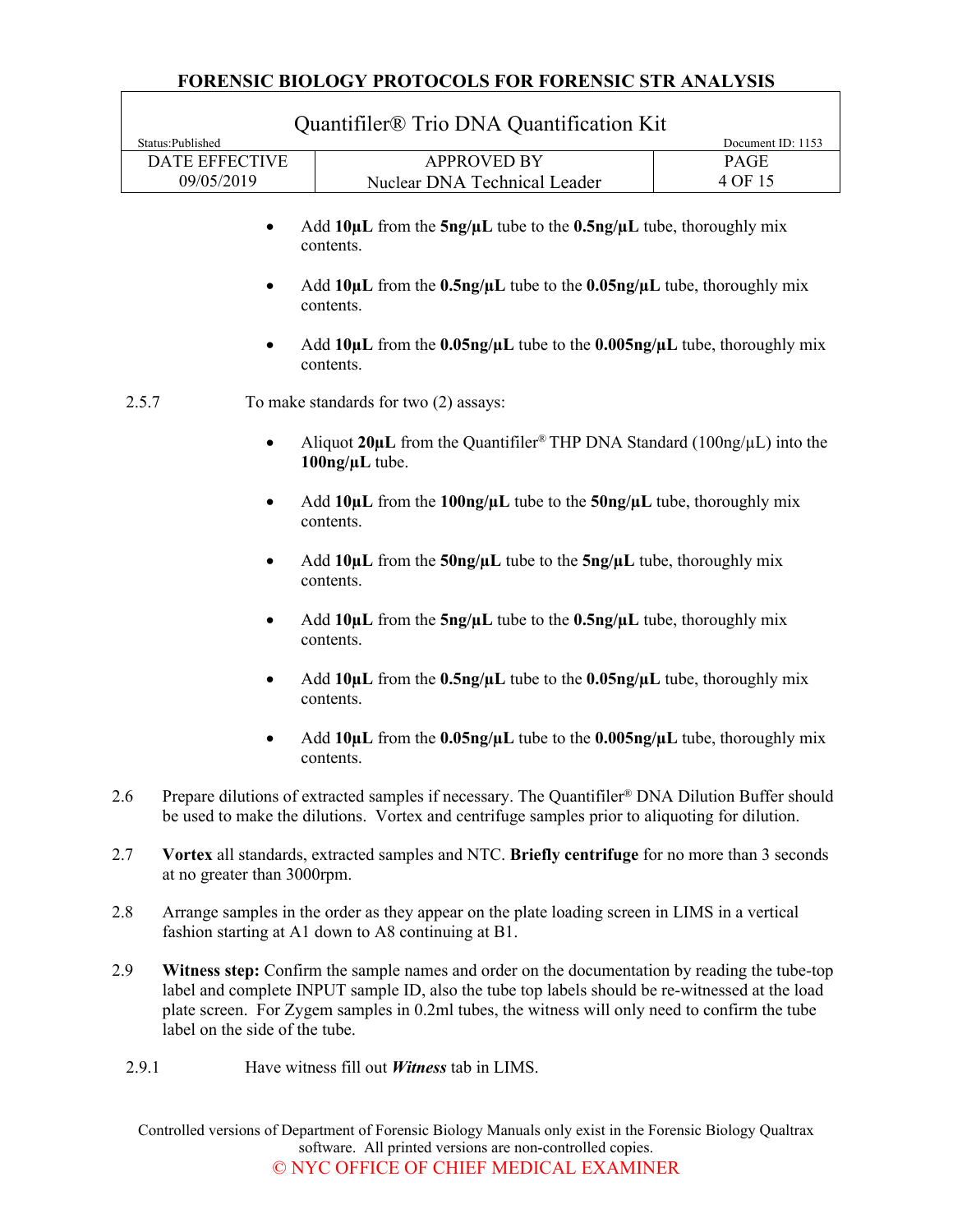| Quantifiler <sup>®</sup> Trio DNA Quantification Kit |                              |             |  |
|------------------------------------------------------|------------------------------|-------------|--|
| Status: Published                                    | Document ID: 1153            |             |  |
| DATE EFFECTIVE                                       | <b>APPROVED BY</b>           | <b>PAGE</b> |  |
| 09/05/2019                                           | Nuclear DNA Technical Leader | 5 OF 15     |  |

- 2.10 **Gently vortex** Quantifiler® THP PCR Reaction Mix and Quantifiler® HP Primer Mix and **briefly centrifuge** for no more than 3 seconds at no greater than 3000rpm.
- 2.11 Prepare master mix as calculated by LIMS in a new tube.

NOTE: If the calculated master mix volume is ≥1400µL, use a 2.0mL dolphin tube for preparation.

- 2.12 **Gently vortex** and **briefly centrifuge** freshly made master mix for no more than 3 seconds at no greater than 3000rpm.
- 2.13 Aliquot **18µL** of prepared master mix in each of the appropriate wells of a new Applied Biosystems® MicroAmp® Optical 96-Well Reaction Plate.

NOTE**:** For every 16 wells (i.e. 2 columns) **gently vortex** the master mix and **briefly centrifuge** for no more than 3 seconds at no greater than 3000rpm.

2.14 Aliquot **2µL** of each sample, including standards, NTC and extracted samples to the assigned well.

2.15 **Seal** the reaction plate using either Optical Adhesive Film.

NOTE**:** When using the Optical Adhesive Film, use a straight edge or tube opener to eliminate bubbles which may otherwise interfere with detection.

<span id="page-4-0"></span>2.16 **Centrifuge** sealed reaction plate for 1 minute at 3000rpm

NOTE**:** Check plate prior to loading on to instrument. If bubbles are still seen in the wells, repeat step [2.16](#page-4-0) until they are no longer present.

# **3 Software Operations**

- 3.1 Turn on the Applied BioSystems® 7500 Real-Time PCR System. Allow time for instrument to warm up.
- 3.2 Press the tray door to open and load plate on the instrument.

NOTE: Plate is correctly aligned when position A12 is in the top right corner of the tray.

- 3.3 Close the tray door by pushing the depressed imprint on the right side of the tray. Do not push from the center.
- 3.4 Double click icon HID Real-Time PCR Analysis Software v1.2.
- 3.5 Click *Quantifiler® Trio icon* located in the upper left corner of the screen.
- 3.6 Inside the Experiment Menu on the left side of the screen, click *Setup* » *Experiment Properties***.**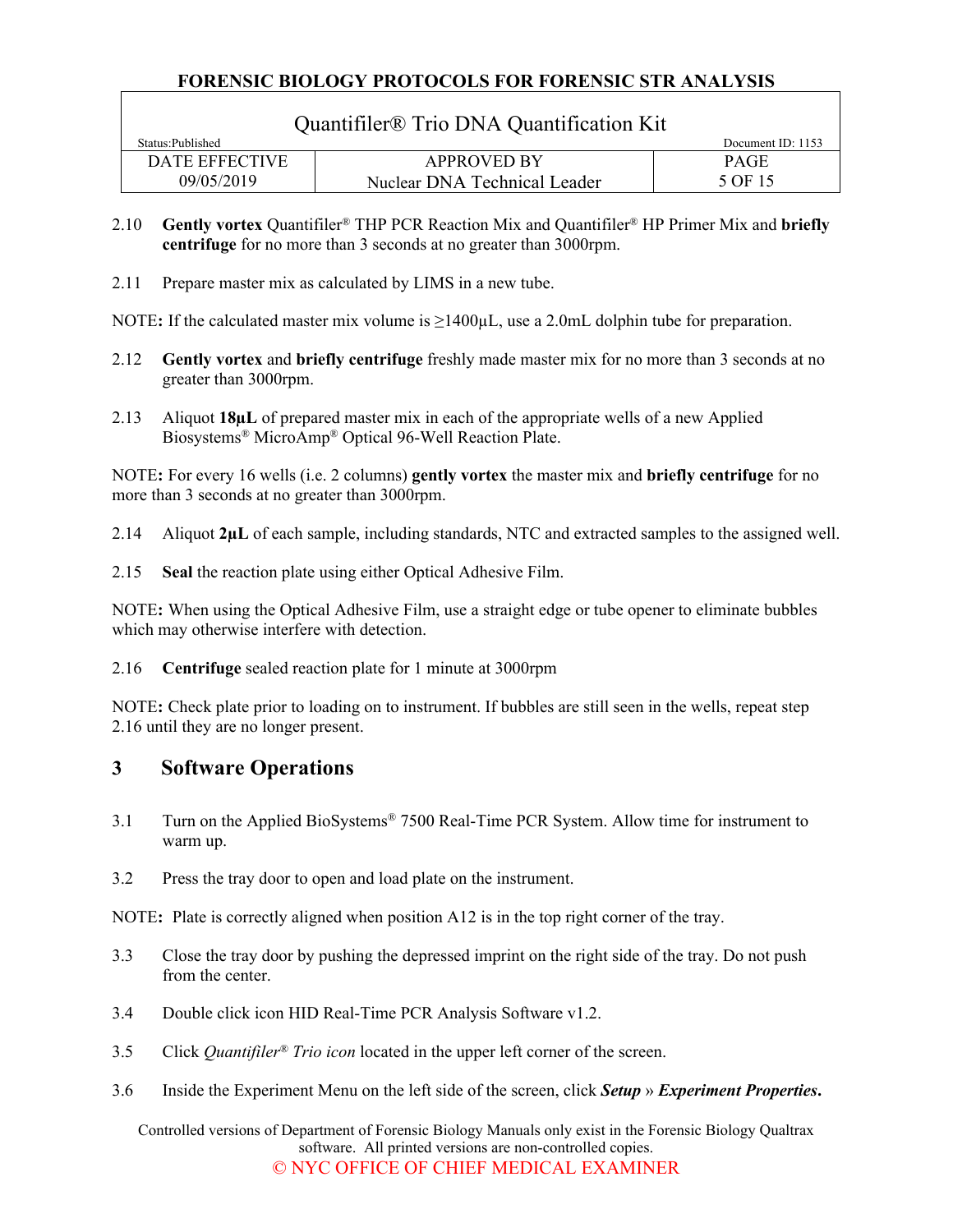| Quantifiler <sup>®</sup> Trio DNA Quantification Kit |                              |                   |  |
|------------------------------------------------------|------------------------------|-------------------|--|
| Status: Published                                    |                              | Document ID: 1153 |  |
| DATE EFFECTIVE                                       | <b>APPROVED BY</b>           | <b>PAGE</b>       |  |
| 09/05/2019                                           | Nuclear DNA Technical Leader | 6 OF 15           |  |

- 3.7 Enter run name into the top most field labeled Experiment Name.
- 3.8 Click Setup » Plate Setup » Assign Targets and Samples.
- 3.9 To import samples, click *File* **»** *Import***.** Locate file in the LIMS file share folder. Click *Start Import*
- NOTE**:** A warning will come up indicating you current plate set-up will be lost**.** Click *Yes*
- 3.10 Plate set-up imported successfully **»** click *OK*
- 3.11 Check the top header and ensure the following:
	- **Experiment Name:** Current Run Name
	- **Type:** HID Standard Curve
	- **Kit Name:** Quantifiler*®* Trio
	- PCR Conditions for Quantifiler® Trio:

| $\vert$ 7500                  | The Quantifiler file is as follows:                                                      |  |
|-------------------------------|------------------------------------------------------------------------------------------|--|
| Quantifiler Trio <sup>®</sup> | Holding stage: $95^{\circ}$ C for 2 minutes                                              |  |
|                               | :Denature at $95^{\circ}$ C for 9 seconds<br>40 cycles :Annealing at 60°C for 30 seconds |  |

- 3.12 Click **Start Run.** Run time is  $\sim$ 1 hour.
- 3.13 Turn the instrument off when the run is complete.

# **4 Exporting Results**

- 4.1 Open HID Real-Time PCR Analysis Software v1.2 on the desktop, if needed.
- 4.2 If the assay that needs analysis is not currently open, click *File* **»** *Open***.** Navigate to desired file, select the file, and click *Open*.
- 4.3 In the *Experiment Menu* located on the left side of the screen, click *Analysis***.**
- 4.4 In the *Analysis* tab on the top right side of the screen, click *Analysis Settings* **»** *CT Settings*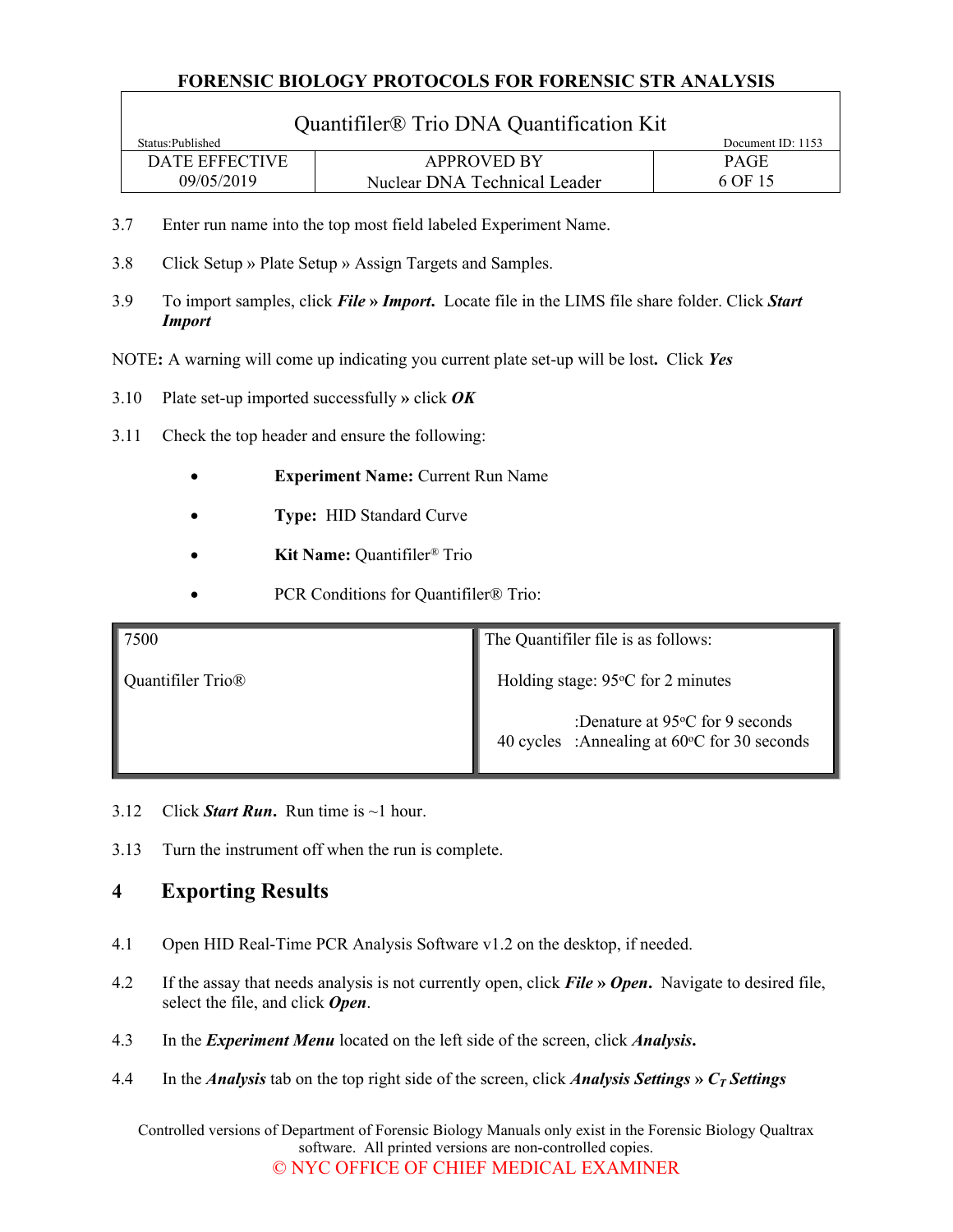| Quantifiler <sup>®</sup> Trio DNA Quantification Kit |                              |                   |  |
|------------------------------------------------------|------------------------------|-------------------|--|
| Status: Published                                    |                              | Document ID: 1153 |  |
| DATE EFFECTIVE                                       | <b>APPROVED BY</b>           | <b>PAGE</b>       |  |
| 09/05/2019                                           | Nuclear DNA Technical Leader | 7 OF 15           |  |

#### 4.5 Verify the settings below and click *Cancel*

| <b>Target</b>      | <b>Threshold</b> | <b>Baseline Start</b>   Baseline End |  |
|--------------------|------------------|--------------------------------------|--|
| T. IPC             | 0 <sub>1</sub>   |                                      |  |
| T. Large Autosomal | 0.2              |                                      |  |
| T. Small Autosomal | 0.2              |                                      |  |
| ΤY                 |                  |                                      |  |

#### 4.6 Click Analyze

- 4.7 After analysis, results can be exported. Click View Plate Layout » Highlight All Wells.
- 4.8 Located on the top toolbar, click *Export* 
	- 4.8.1 Select data to export **»** *Results*
	- 4.8.2 Select one file or separate files **»** *One File*
	- 4.8.3 Ensure the correct file name
	- 4.8.4 In the Custom Export tab check the data is exporting columns (A1, B1, etc.)
	- 4.8.5 Click Start Export
- 4.9 With all wells still highlighted, click *Print Report* located on the top toolbar. Select *All Report Types.*
- 4.10 Click *Print* and chose to save as a *.PDF*. Ensure the correct run name is listed. **Add reports** to the end of the file name.
- 4.11 Save file in appropriate LIMS folder and **Click** *Save*.
- 4.12 Transfer the raw data .EDS files from the instrument PC to the Forensic Biology network drive. These files should be saved in the respective instrument folders that are in the "Quant Trio" folder.

# **5 LIMS Post Processing I**

- 5.1 If not already in the test batch, go to the *Analytical Testing » Test Batches* tram stop, select the appropriate quantitation assay and click *Edit*
- 5.2 In the *Attachments* tab located at the bottom of the page, attach*.PDF* file for the associated test batch.
- 5.3 In the Performed By tab, select Trio Run Review Task » click Fill Perform By/Date » click Save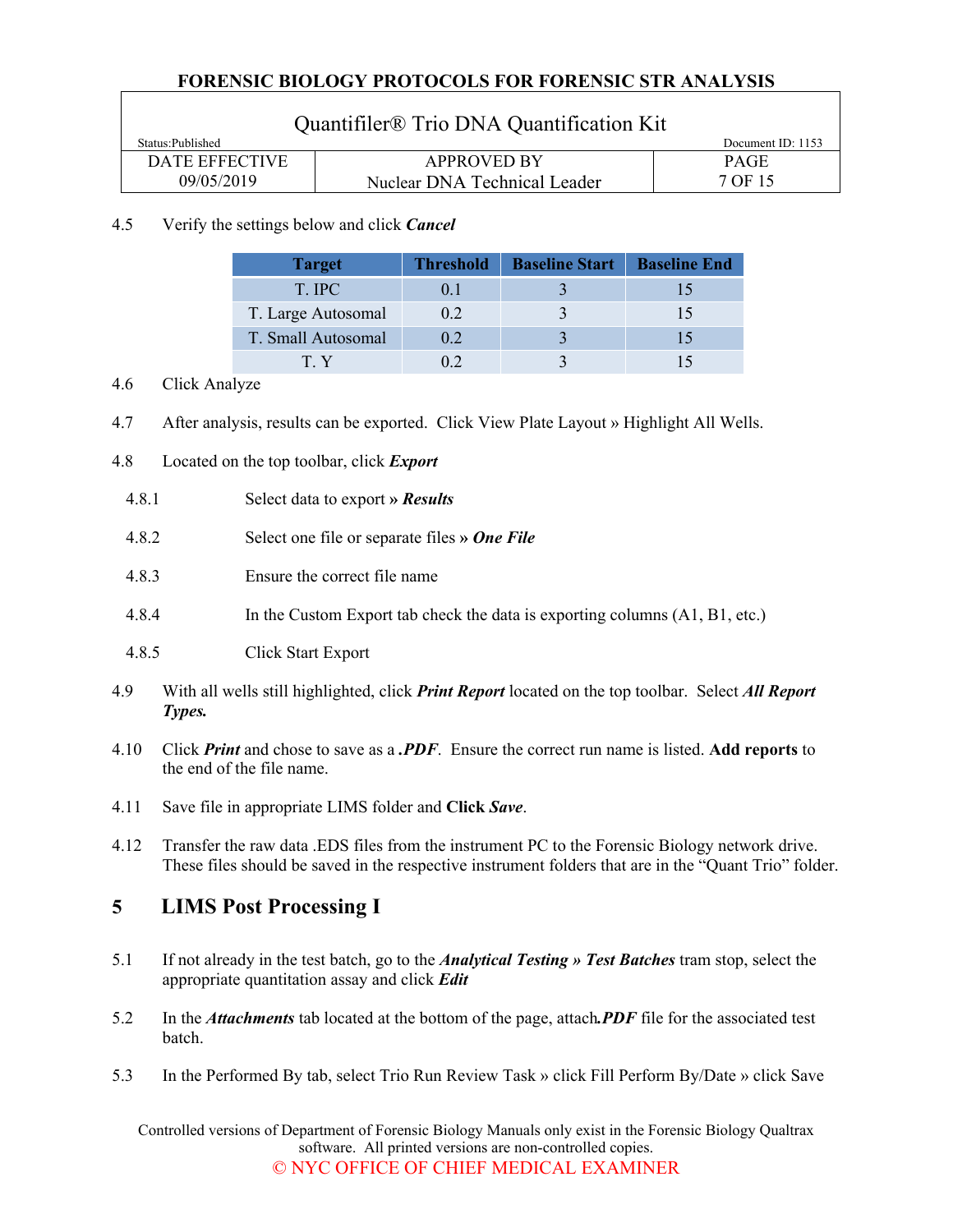| Quantifiler <sup>®</sup> Trio DNA Quantification Kit |                              |                   |  |
|------------------------------------------------------|------------------------------|-------------------|--|
| Status: Published                                    |                              | Document ID: 1153 |  |
| <b>DATE EFFECTIVE</b>                                | <b>APPROVED BY</b>           | <b>PAGE</b>       |  |
| 09/05/2019                                           | Nuclear DNA Technical Leader | 8 OF 15           |  |

- 5.4 Check the remaining tabs to ensure all have been filled out properly.
- 5.5 In the Plate/Analysis Set tab, select the Trio Run » click Data Entry
- 5.6 In the *Data Entry* screen, click *Import Instrument Data***\*.** Locate file in the LIMS fileshare folder by clicking *Browse*; Once found click *OK*
- 5.7 If a sample was quanted at a dilution, manually enter the dilution in the Data Entry screen.
- 5.8 Click Save

# **6 Interpretation**

- 6.1 Use the reports generated and the data imported into LIMS to interpret the results for each assay.
	- 6.1.1 Using the standard curve reports, ensure the following parameters are met for targets **T.Y.**, **T. Large Autosomal**, and **T. Small Autosomal** and record the **slope, Y-**Intercept, and  $\mathbb{R}^2$  value. In LIMS, record the *QCBatch Params* located at the top of the screen. Make sure to *release* and save all data stored in the *QCBatch Params* tab:
		- Standard Slope must be between **-3.0** to **-3.6**
		- $R^2$  values must be  $\geq 0.98$
		- the Y-Intercept value must be between **≥ 24.5 and ≤29.5**
- 6.2 All three targets must pass the above quality criteria in order for the quantitation to pass. Indicate "Pass" or "Fail" in the QC Batch Parameters.
- 6.3 All samples and controls should be reviewed to ensure that the data makes sense in the context of the samples being tested.
- 6.4 If the quantitation assay fails, the assay must be re-done. **Notify QA/QC if the repeating quantitation assays fails.**
- 6.5 To confirm that data was imported correctly, use the data entry screen in the LIMS test batch to ensure that all standards are listed in the correct order.
- 6.6 Check the "QC Summary" flagging guide at the end of the Quant Trio pdf. report. Follow the resolution column under Section 8 of this manual if a sample is flagged.
- 6.7 Negative controls, including extraction negatives, microcon negatives, and the NTC associated with the quantitation assay must be  $\leq 0.2$ pg/ $\mu$ L. Indicated "Pass" or "Fail" in the interpretation column for the NTC; do not use for extraction negatives.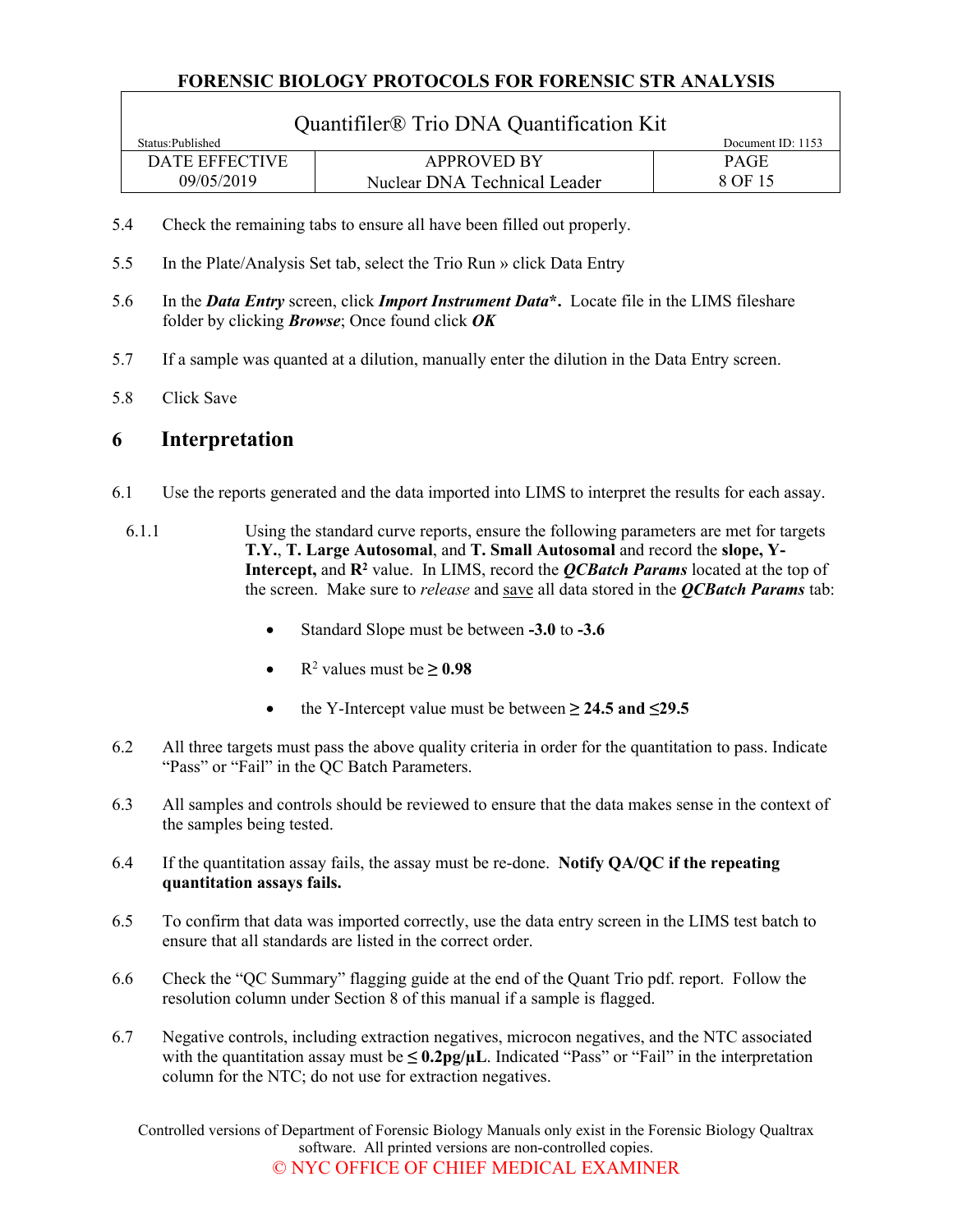$\sqrt{ }$ 

|                                                                                                                                                                                      |                                                                                                                                                                            | Quantifiler <sup>®</sup> Trio DNA Quantification Kit                                                                                                                                                                                    |                   |
|--------------------------------------------------------------------------------------------------------------------------------------------------------------------------------------|----------------------------------------------------------------------------------------------------------------------------------------------------------------------------|-----------------------------------------------------------------------------------------------------------------------------------------------------------------------------------------------------------------------------------------|-------------------|
|                                                                                                                                                                                      | Status:Published                                                                                                                                                           |                                                                                                                                                                                                                                         | Document ID: 1153 |
|                                                                                                                                                                                      | <b>DATE EFFECTIVE</b>                                                                                                                                                      | <b>APPROVED BY</b>                                                                                                                                                                                                                      | PAGE              |
|                                                                                                                                                                                      | 09/05/2019                                                                                                                                                                 | Nuclear DNA Technical Leader                                                                                                                                                                                                            | 9 OF 15           |
|                                                                                                                                                                                      | 6.7.1                                                                                                                                                                      | The quantitation value is determined only by the small autosomal target.                                                                                                                                                                |                   |
| 6.7.2<br>If there is a value shown only in the Y target and no value in the small autosomal<br>under non-inhibitory conditions, the Y target value is not an indication of true DNA. |                                                                                                                                                                            |                                                                                                                                                                                                                                         |                   |
| 6.7.3<br>If there is a value shown only in the Y target and no value in the small autosomal<br>under inhibitory conditions, control should be re-quantified.                         |                                                                                                                                                                            |                                                                                                                                                                                                                                         |                   |
| If the NTC associated with the quantitation assay fails, the entire assay must be re-<br>6.7.4<br>done. Notify QA/QC if the repeating quantitation assays fails.                     |                                                                                                                                                                            |                                                                                                                                                                                                                                         |                   |
| 6.7.5                                                                                                                                                                                |                                                                                                                                                                            | If a negative control yields a value $> 0.2$ pg/ $\mu$ L, that negative control must be<br>quantified a second time. If the control fails after two successive quantitation assays,<br>then associated extraction/microcon assay fails. |                   |
|                                                                                                                                                                                      | 6.7.5.1                                                                                                                                                                    | Negative controls yielding high quantitation values should be evaluated<br>to determine if there is a possible issue with the samples or assay (e.g. a<br>sample switch).                                                               |                   |
|                                                                                                                                                                                      | 6.8<br>IPC (internal positive control) is used to determine if inhibition is present within a sample. Use the<br>following criteria to determine if inhibition is present. |                                                                                                                                                                                                                                         |                   |
|                                                                                                                                                                                      |                                                                                                                                                                            | <b>TT &amp; TATALA</b>                                                                                                                                                                                                                  |                   |

**No inhibition:** 26 to 29 **Low inhibition:**  $\leq 26$  to 24 or  $\geq 29$  to 31 **High Inhibition:** < 24 or > 31 or blank

6.8.1 If the sample is not being requanted for high quant value and inhibition is present, it **must** be noted in LIMS in the *Interpretation* column of the *Data Entry* tab for that associated sample.

NOTE: Inhibition is to be documented only for unknown samples. As per the Quantifiler<sup>®</sup> HP and Trio DNA Quantification Kits User Guide, IPC flagging in the standards is not due to inhibition but is rather due to the competition between the human and/or male specific and IPC reactions.

6.9 Degradation index is used to determine if the sample exhibits signs of degradation. Use the following criteria to determine if degradation is present. If high degradation is present, and the sample is not being requanted for high quant value, it must be noted in LIMS in the *Interpretation* column of the *Data Entry* tab for the associated sample.

> **No degradation:** < 1 **Low Degradation:** 1 to 10 **High Degradation:** >10 or blank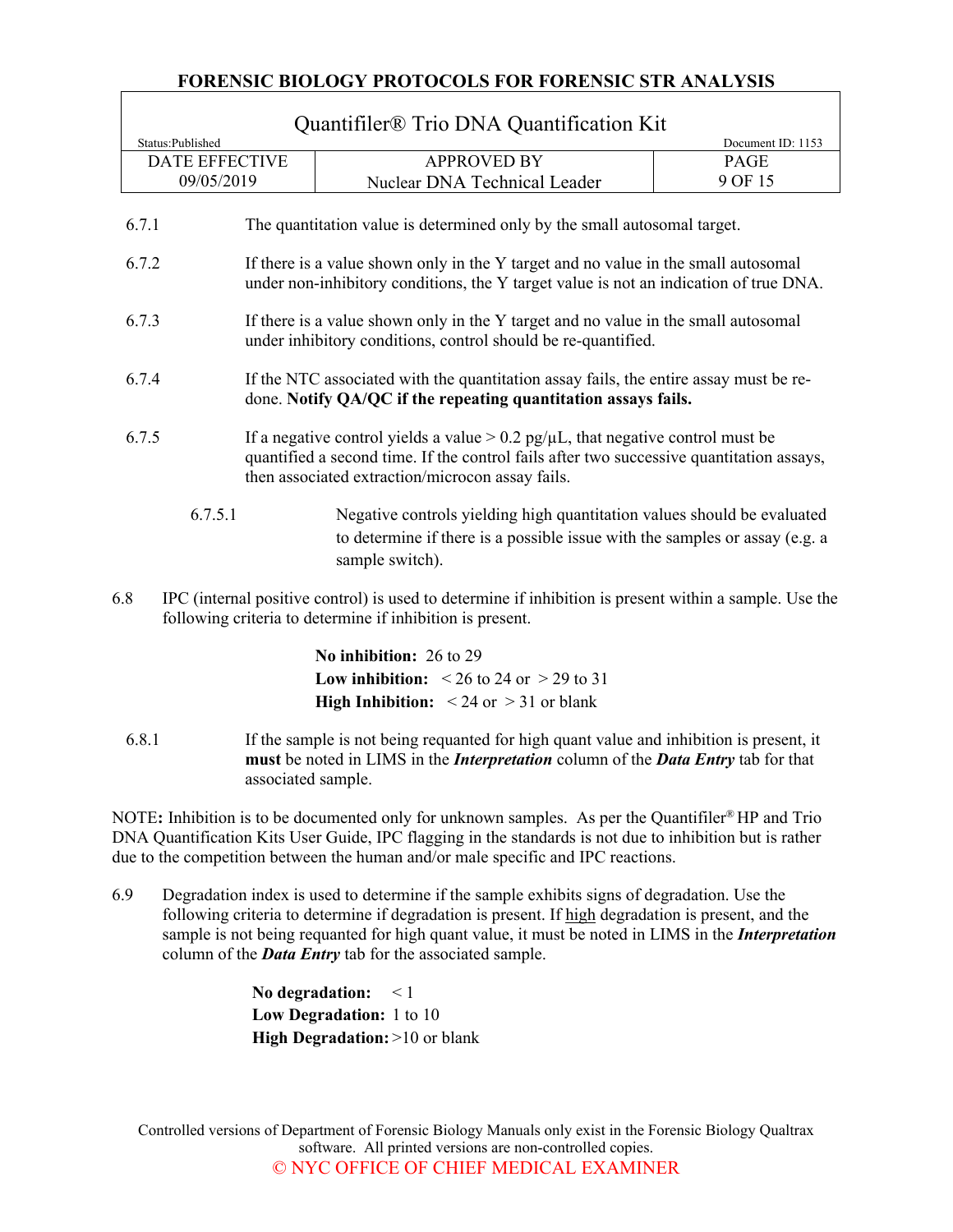| Quantifiler <sup>®</sup> Trio DNA Quantification Kit |                              |             |  |  |
|------------------------------------------------------|------------------------------|-------------|--|--|
| Status:Published                                     | Document ID: $1153$          |             |  |  |
| DATE EFFECTIVE                                       | <b>APPROVED BY</b>           | <b>PAGE</b> |  |  |
| 09/05/2019                                           | Nuclear DNA Technical Leader | 10 OF 15    |  |  |

NOTE: A "blank" value in the degradation column does not always indicate high degradation. If a sample contains a "blank" degradation value under non-inhibitory conditions, this typically indicates a very low or negative quantitation result (for example, extraction negatives often produce a "blank" value in the degradation column).

- 6.10 After the quality for each sample is assessed, determine if further testing is necessary.
	- 6.10.1 If a sample is being sent for microcon or re-quantitation it must be noted in LIMS in the *Interpretation* column of the **Data Entry** tab for the associated sample:
		- 6.10.1.1 Consider microconning a sample if it exhibits high inhibition or high degradation. Discuss with a supervisor to determine if microconning is necessary.
- 6.11 The Small Autosomal quantitation value must be used for samples sent for autosomal STR amplification.
- 6.12 The Y quantitation value must be used for samples sent to Y-STR amplification.
- 6.13 Regarding samples to be amplified in PowerPlex Fusion®, if a male/female mixture is indicated and the ratio of M:F DNA is more extreme than 1:50 (i.e., 1:75), that sample should not be amplified using Fusion initially if the male component is the target profile. Such samples may be sent directly for YSTR testing, but must first be evaluated on whether or not YSTR testing is needed.

# **7 Interpretation of Zygem Results**

- 7.1 If male DNA positive swabs or stains were found, be mindful that the primary goal in the majority of cases (especially stranger cases) is to develop a database eligible profile. This may be achieved by a single sample in a single assailant case. For single assailant cases, no more than two samples will routinely proceed to amplification.
- 7.2 Zygem lysates may be amplified directly if the samples are greater than or equal to 80% male and meet the minimum DNA concentration for amplification or have at least a 1:4 Male to Female ratio and are at least 70pg/ul (thereby having the potential to amplify between 525 and 750pg of DNA). If these thresholds are not met, the samples within a case may be triaged and recut for extraction. See below for guidelines on the cutting of samples for extraction.
	- 7.2.1 Following Zygem lysis, evaluate the concentrations of autosomal and male DNA as well as the M:F ratio of the body swabs (dried secretions, oral, perianal, anal, vulvar, vaginal/penile, cervical) to see if samples can go direct to amp.
	- 7.2.2 If no swabs were Male positive or could be submitted for direct to amp, evaluate the results of the underwear (if applicable).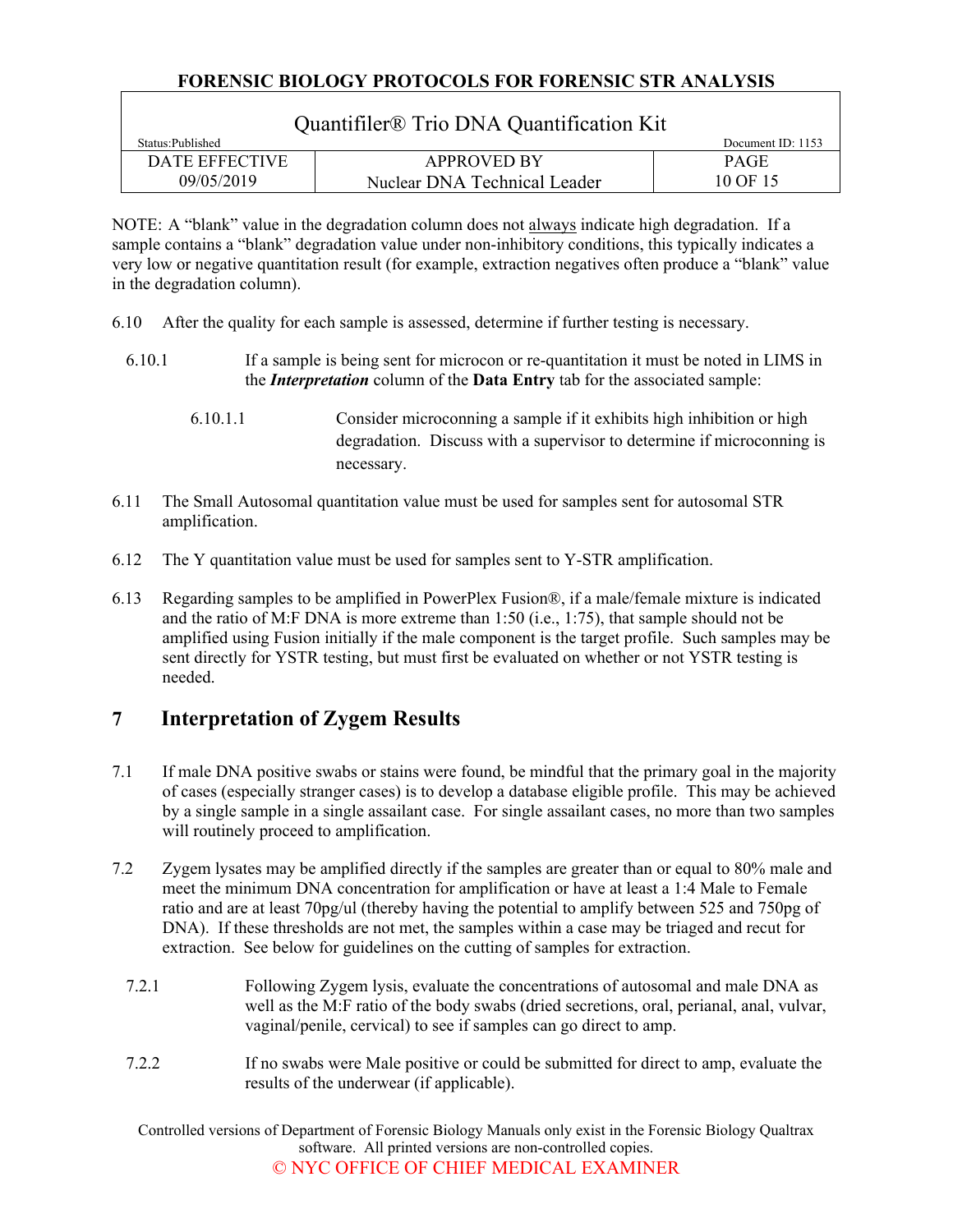$\sqrt{ }$ 

| Quantifiler <sup>®</sup> Trio DNA Quantification Kit |                              |             |  |  |
|------------------------------------------------------|------------------------------|-------------|--|--|
| Status: Published                                    | Document ID: $1153$          |             |  |  |
| DATE EFFECTIVE                                       | <b>APPROVED BY</b>           | <b>PAGE</b> |  |  |
| 09/05/2019                                           | Nuclear DNA Technical Leader | 11 OF 15    |  |  |

7.2.3 If no Male positive samples were sent direct to amp, select two swabs with the highest concentration of male DNA from different body areas for recut for the appropriate extraction; i.e choose one dried secretion swab and one vulvar/vaginal/cervical and/or perianal/anal if all are positive. If dried secretions swabs and orifice swabs have approximately the same concentration of male DNA, choose one orifice swab and one dried secretions swab; not two dried secretions swabs. Refer to the flowchart below for triage instructions. If all samples have male concentrations less than or equal to 3 pg/ul, choose the 3 with the least extreme ratio of male DNA compared to female DNA. For example, a M:F ratio of 1:2 is less extreme than a M:F ratio of 1:50. Cases may be triaged differently depending upon the number of alleged assailants.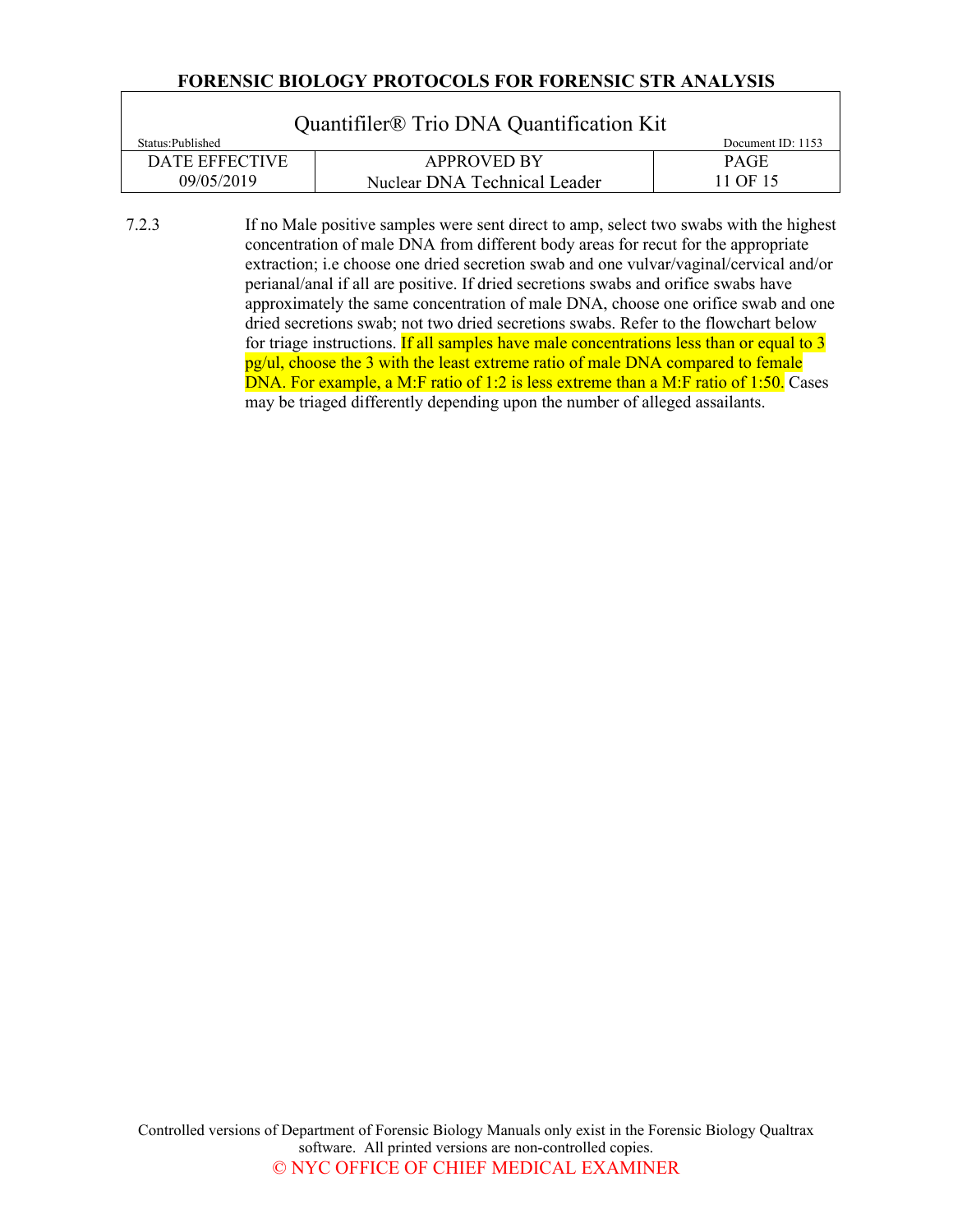

Controlled versions of Department of Forensic Biology Manuals only exist in the Forensic Biology Qualtrax software. All printed versions are non-controlled copies. © NYC OFFICE OF CHIEF MEDICAL EXAMINER

#### **FORENSIC BIOLOGY PROTOCOLS FOR FORENSIC STR ANALYSIS**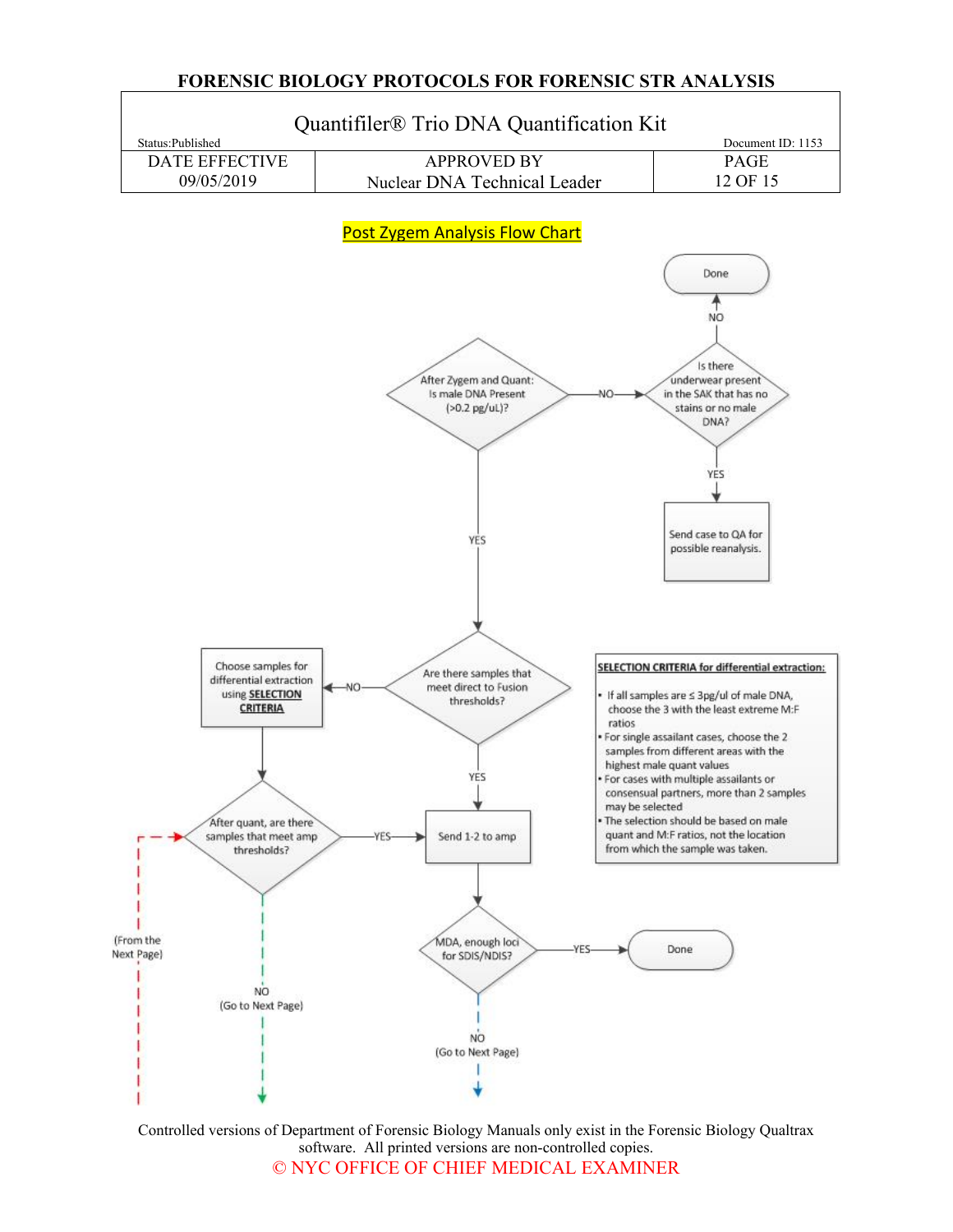

Controlled versions of Department of Forensic Biology Manuals only exist in the Forensic Biology Qualtrax software. All printed versions are non-controlled copies. © NYC OFFICE OF CHIEF MEDICAL EXAMINER

#### **FORENSIC BIOLOGY PROTOCOLS FOR FORENSIC STR ANALYSIS**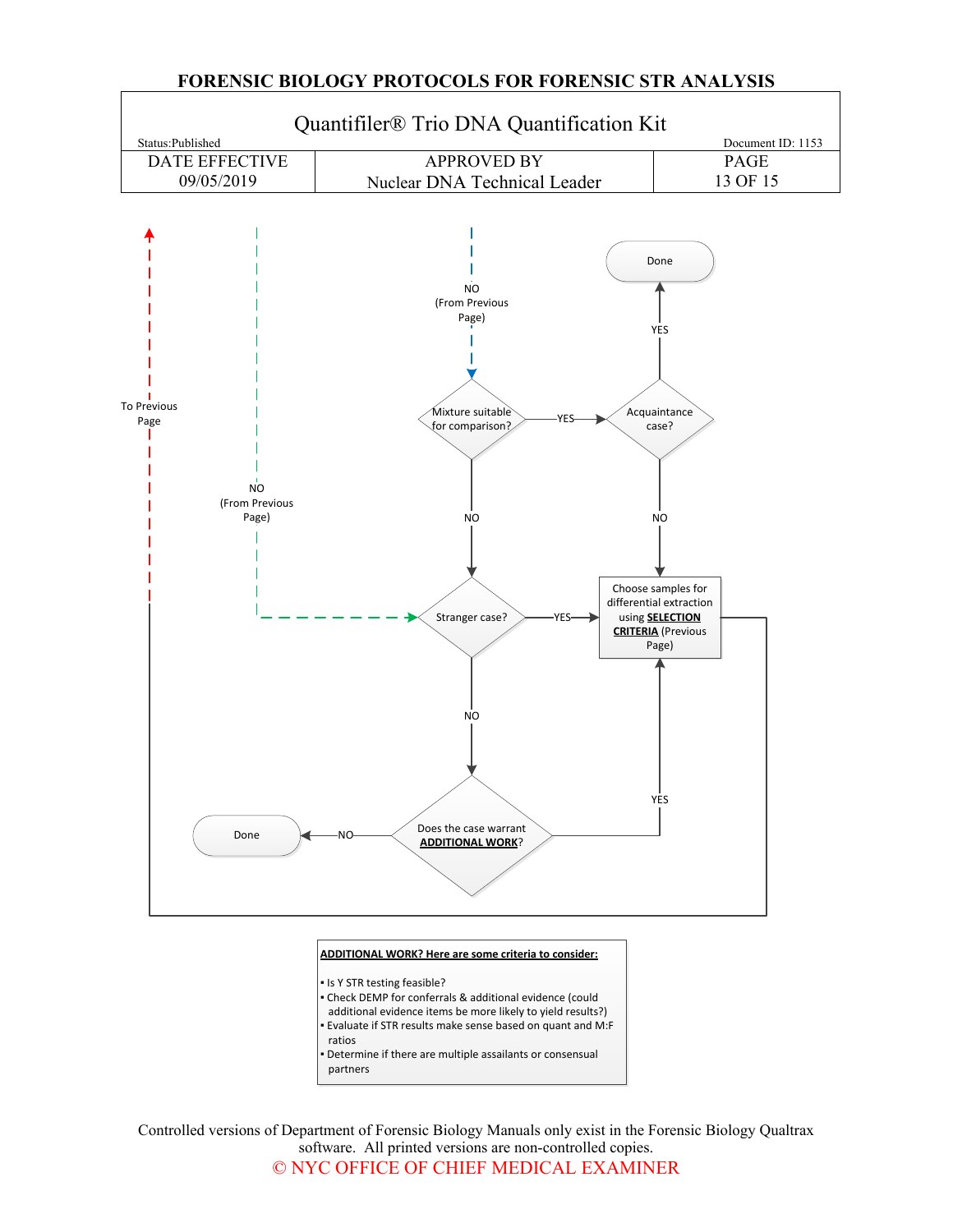# Quantifiler® Trio DNA Quantification Kit

| Status:Published | Document ID: 1153            |          |
|------------------|------------------------------|----------|
| DATE EFFECTIVE   | <b>APPROVED BY</b>           | PAGE     |
| 09/05/2019       | Nuclear DNA Technical Leader | 14 OF 15 |

 $\overline{\phantom{a}}$ 

|                  | 8. QC SUMMARY FLAGGING GUIDE   |                                                                                                                                                                                                                                                                                                                               |  |
|------------------|--------------------------------|-------------------------------------------------------------------------------------------------------------------------------------------------------------------------------------------------------------------------------------------------------------------------------------------------------------------------------|--|
| Flag             | Reason                         | <b>Resolution</b>                                                                                                                                                                                                                                                                                                             |  |
| <b>AMPNC</b>     | Not Used                       |                                                                                                                                                                                                                                                                                                                               |  |
| <b>BADROX</b>    | <b>No Master Mix Added</b>     | Requant                                                                                                                                                                                                                                                                                                                       |  |
| <b>BLFAIL</b>    | Not Used                       |                                                                                                                                                                                                                                                                                                                               |  |
| <b>CTFAIL</b>    | Not Used                       |                                                                                                                                                                                                                                                                                                                               |  |
| <b>EXPFAIL</b>   | Not Used                       |                                                                                                                                                                                                                                                                                                                               |  |
| <b>HIGHQT</b>    | Quant Value >99ng/µL           | If SA value is >99ng/µL: for Zygem samples that are<br><0.2 pg/ µL of Male DNA, a requant is not required; all<br>other samples must be requanted. If Male (Y) value is<br>$>99$ ng/ $\mu$ L, a requant is required if the sample is going<br>to Y-STR amplification. If LA value is >99ng/ul, a<br>requant is not necessary. |  |
| <b>HIGHSD</b>    | Not Used                       |                                                                                                                                                                                                                                                                                                                               |  |
| <b>IPPCT</b>     | $IPC < 26$ or $>29$            | <b>Determine rate of inhibition</b>                                                                                                                                                                                                                                                                                           |  |
| <b>LOWQT</b>     | Not Used                       |                                                                                                                                                                                                                                                                                                                               |  |
|                  | M:F more extreme than          |                                                                                                                                                                                                                                                                                                                               |  |
| <b>MTFR</b>      | 1:50 where male DNA is         | Sample should not be amplified using Fusion;                                                                                                                                                                                                                                                                                  |  |
|                  | the target of interest         | May send sample directly to Yfiler <sup>TM</sup> , if necessary                                                                                                                                                                                                                                                               |  |
| <b>NOAMP</b>     | Not Used                       |                                                                                                                                                                                                                                                                                                                               |  |
| <b>NOISE</b>     | <b>Sample Not Spun Down</b>    | Requant                                                                                                                                                                                                                                                                                                                       |  |
|                  | <b>Improper Seal</b>           |                                                                                                                                                                                                                                                                                                                               |  |
|                  | Condensation                   |                                                                                                                                                                                                                                                                                                                               |  |
|                  | <b>Pipetting errors</b>        |                                                                                                                                                                                                                                                                                                                               |  |
| <b>NOSIGNAL</b>  | Not Used                       |                                                                                                                                                                                                                                                                                                                               |  |
| <b>OFFSCALE</b>  | <b>Fluorescent Contaminant</b> | <b>Notify QA/QC</b>                                                                                                                                                                                                                                                                                                           |  |
| <b>OUTLIERRG</b> | Not Used                       |                                                                                                                                                                                                                                                                                                                               |  |
| $\mathbb{R}^2$   | $R^2 < 0.98$                   | <b>Quant Assay Fails</b>                                                                                                                                                                                                                                                                                                      |  |
| <b>Slope</b>     | Slope <- $3.0$ or $>$ - $3.6$  | <b>Quant Assay Fails</b>                                                                                                                                                                                                                                                                                                      |  |
| <b>Spike</b>     | <b>Bubbles</b>                 | Requant                                                                                                                                                                                                                                                                                                                       |  |
|                  | <b>Seal leak</b>               |                                                                                                                                                                                                                                                                                                                               |  |
| <b>THOLDFAIL</b> | Not Used                       |                                                                                                                                                                                                                                                                                                                               |  |
| <b>YINT</b>      | Not Used                       |                                                                                                                                                                                                                                                                                                                               |  |

Notify QA/QC immediately if any of the flags that are not used give a value other "0".